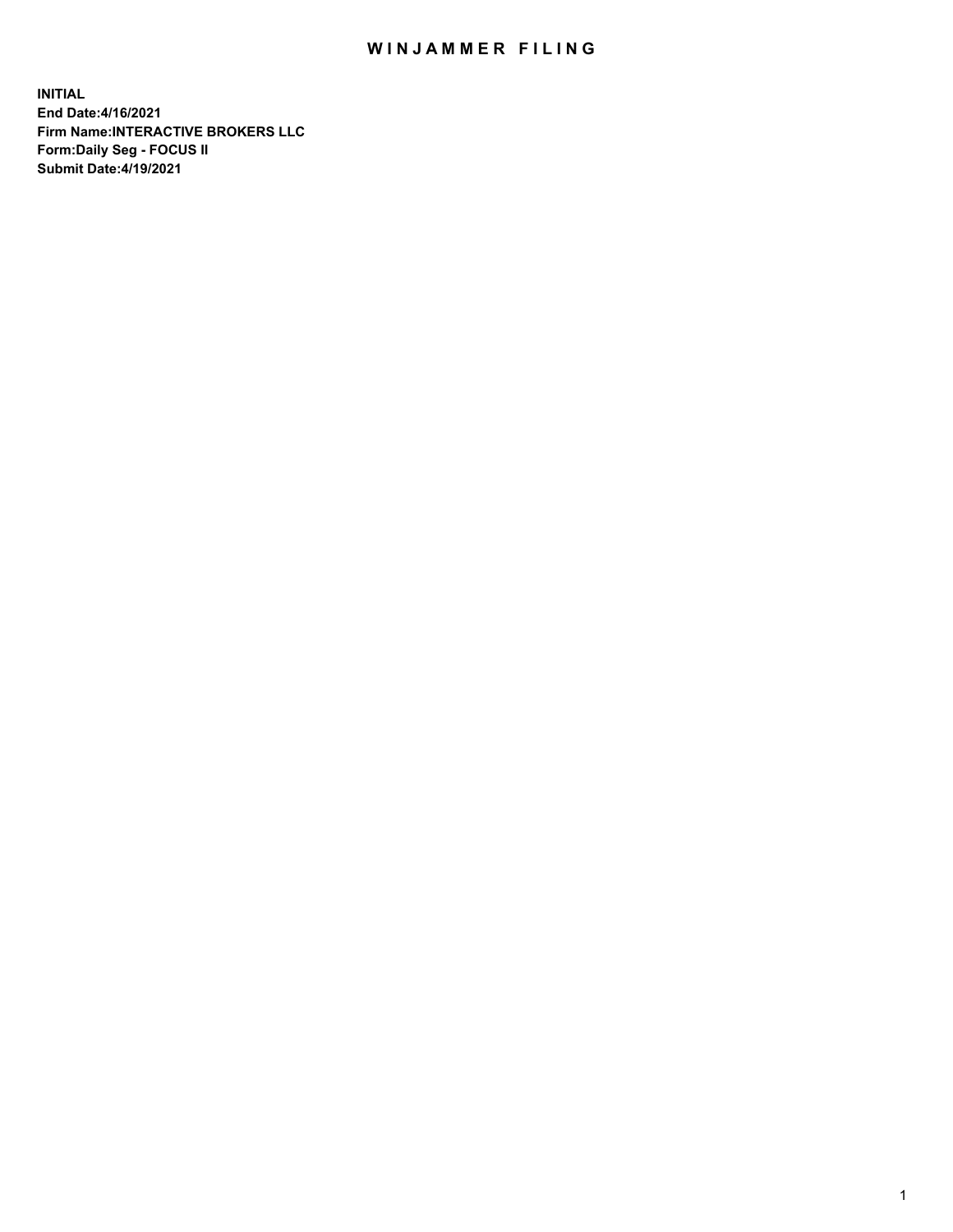**INITIAL End Date:4/16/2021 Firm Name:INTERACTIVE BROKERS LLC Form:Daily Seg - FOCUS II Submit Date:4/19/2021 Daily Segregation - Cover Page**

| Name of Company                                                                                                                                                                                                                                                                                                               | <b>INTERACTIVE BROKERS LLC</b>                                                            |
|-------------------------------------------------------------------------------------------------------------------------------------------------------------------------------------------------------------------------------------------------------------------------------------------------------------------------------|-------------------------------------------------------------------------------------------|
| <b>Contact Name</b>                                                                                                                                                                                                                                                                                                           | James Menicucci                                                                           |
| <b>Contact Phone Number</b>                                                                                                                                                                                                                                                                                                   | 203-618-8085                                                                              |
| <b>Contact Email Address</b>                                                                                                                                                                                                                                                                                                  | jmenicucci@interactivebrokers.c<br><u>om</u>                                              |
| FCM's Customer Segregated Funds Residual Interest Target (choose one):<br>a. Minimum dollar amount: ; or<br>b. Minimum percentage of customer segregated funds required:% ; or<br>c. Dollar amount range between: and; or<br>d. Percentage range of customer segregated funds required between: % and %.                      | $\overline{\mathbf{0}}$<br>0<br>155,000,000 245,000,000<br>0 <sub>0</sub>                 |
| FCM's Customer Secured Amount Funds Residual Interest Target (choose one):<br>a. Minimum dollar amount: ; or<br>b. Minimum percentage of customer secured funds required:%; or<br>c. Dollar amount range between: and; or<br>d. Percentage range of customer secured funds required between:% and%.                           | <u>0</u><br>$\overline{\mathbf{0}}$<br>80,000,000 120,000,000<br>00                       |
| FCM's Cleared Swaps Customer Collateral Residual Interest Target (choose one):<br>a. Minimum dollar amount: ; or<br>b. Minimum percentage of cleared swaps customer collateral required:%; or<br>c. Dollar amount range between: and; or<br>d. Percentage range of cleared swaps customer collateral required between:% and%. | <u>0</u><br>$\underline{\mathbf{0}}$<br>$\underline{0}$ $\underline{0}$<br>0 <sub>0</sub> |

Attach supporting documents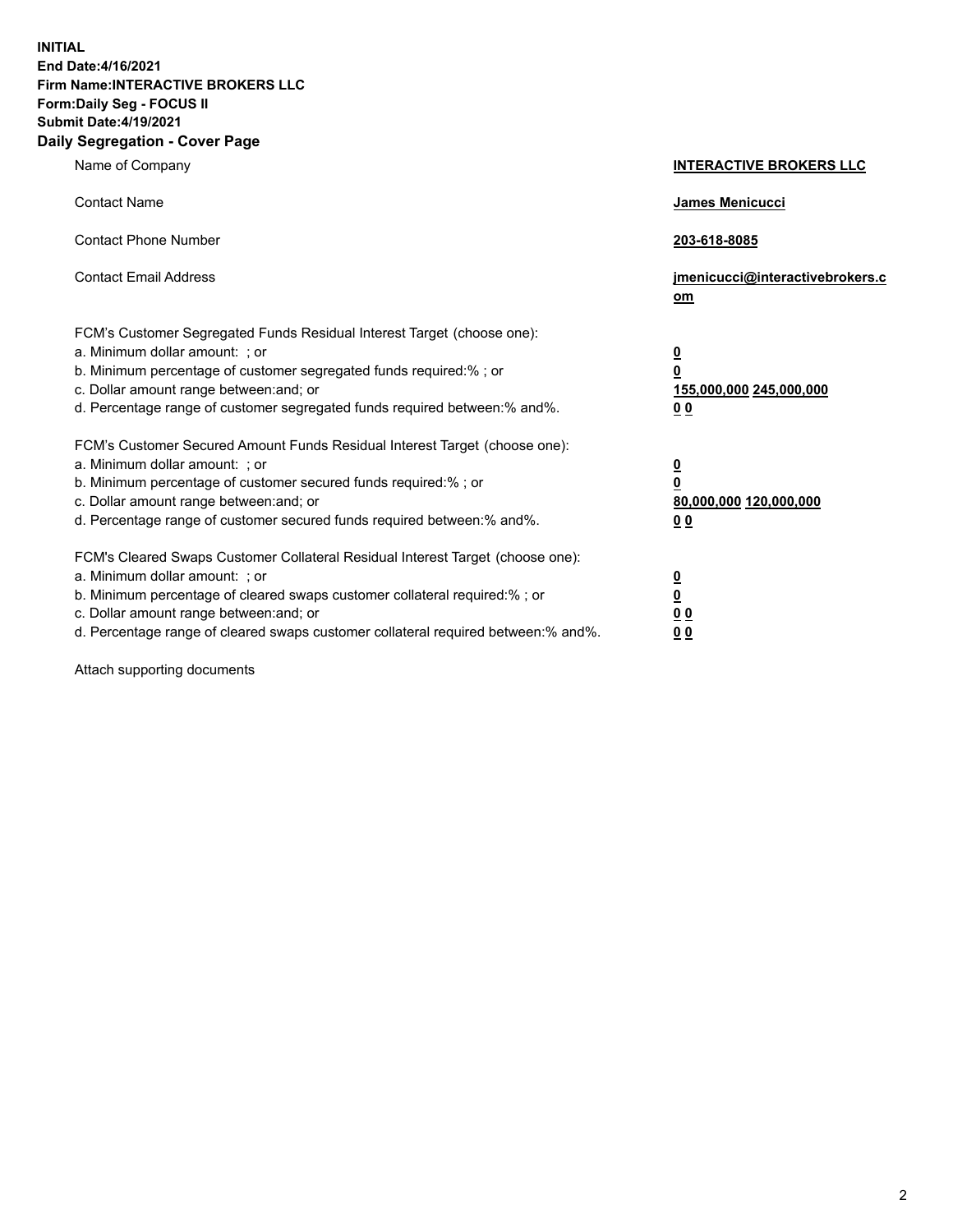## **INITIAL End Date:4/16/2021 Firm Name:INTERACTIVE BROKERS LLC Form:Daily Seg - FOCUS II Submit Date:4/19/2021 Daily Segregation - Secured Amounts**

|     | Daily Jegregation - Jeculed Aniounts                                                                       |                                               |
|-----|------------------------------------------------------------------------------------------------------------|-----------------------------------------------|
|     | Foreign Futures and Foreign Options Secured Amounts                                                        |                                               |
|     | Amount required to be set aside pursuant to law, rule or regulation of a foreign                           | $0$ [7305]                                    |
|     | government or a rule of a self-regulatory organization authorized thereunder                               |                                               |
| 1.  | Net ledger balance - Foreign Futures and Foreign Option Trading - All Customers                            |                                               |
|     | A. Cash                                                                                                    | 471,744,579 [7315]                            |
|     | B. Securities (at market)                                                                                  | 0 [7317]                                      |
| 2.  | Net unrealized profit (loss) in open futures contracts traded on a foreign board of trade                  | 18,683,818 [7325]                             |
| 3.  | Exchange traded options                                                                                    |                                               |
|     | a. Market value of open option contracts purchased on a foreign board of trade                             | <b>95,495</b> [7335]                          |
|     | b. Market value of open contracts granted (sold) on a foreign board of trade                               | -7,776 [7337]                                 |
| 4.  | Net equity (deficit) (add lines 1. 2. and 3.)                                                              | 490,516,116 [7345]                            |
| 5.  | Account liquidating to a deficit and account with a debit balances - gross amount                          | 167,903 [7351]                                |
|     | Less: amount offset by customer owned securities                                                           | 0 [7352] 167,903 [7354]                       |
| 6.  | Amount required to be set aside as the secured amount - Net Liquidating Equity                             | 490,684,019 [7355]                            |
|     | Method (add lines 4 and 5)                                                                                 |                                               |
| 7.  | Greater of amount required to be set aside pursuant to foreign jurisdiction (above) or line                | 490,684,019 [7360]                            |
|     | 6.                                                                                                         |                                               |
|     | FUNDS DEPOSITED IN SEPARATE REGULATION 30.7 ACCOUNTS                                                       |                                               |
| 1.  | Cash in banks                                                                                              |                                               |
|     | A. Banks located in the United States                                                                      | 67,480,161 [7500]                             |
|     | B. Other banks qualified under Regulation 30.7                                                             | 0 [7520] 67,480,161 [7530]                    |
| 2.  | Securities                                                                                                 |                                               |
|     | A. In safekeeping with banks located in the United States                                                  | 299,994,000 [7540]                            |
|     | B. In safekeeping with other banks qualified under Regulation 30.7                                         | 0 [7560] 299,994,000 [7570]                   |
| 3.  | Equities with registered futures commission merchants                                                      |                                               |
|     | A. Cash                                                                                                    | $0$ [7580]                                    |
|     | <b>B.</b> Securities                                                                                       | $0$ [7590]                                    |
|     | C. Unrealized gain (loss) on open futures contracts                                                        | $0$ [7600]                                    |
|     | D. Value of long option contracts                                                                          | $0$ [7610]                                    |
|     | E. Value of short option contracts                                                                         | 0 [7615] 0 [7620]                             |
| 4.  | Amounts held by clearing organizations of foreign boards of trade                                          |                                               |
|     | A. Cash                                                                                                    | $0$ [7640]                                    |
|     | <b>B.</b> Securities                                                                                       | $0$ [7650]                                    |
|     | C. Amount due to (from) clearing organization - daily variation                                            | $0$ [7660]                                    |
|     | D. Value of long option contracts                                                                          | $0$ [7670]                                    |
|     | E. Value of short option contracts                                                                         | 0 [7675] 0 [7680]                             |
| 5.  | Amounts held by members of foreign boards of trade                                                         |                                               |
|     | A. Cash                                                                                                    | 230,381,848 [7700]                            |
|     | <b>B.</b> Securities                                                                                       | $0$ [7710]                                    |
|     | C. Unrealized gain (loss) on open futures contracts                                                        | 13,647,914 [7720]                             |
|     | D. Value of long option contracts                                                                          | 95,495 [7730]                                 |
|     | E. Value of short option contracts                                                                         | <mark>-7,776</mark> [7735] 244,117,481 [7740] |
| 6.  | Amounts with other depositories designated by a foreign board of trade                                     | 0 [7760]                                      |
| 7.  | Segregated funds on hand                                                                                   | $0$ [7765]                                    |
| 8.  | Total funds in separate section 30.7 accounts                                                              | 611,591,642 [7770]                            |
| 9.  | Excess (deficiency) Set Aside for Secured Amount (subtract line 7 Secured Statement<br>Page 1 from Line 8) | 120,907,623 [7380]                            |
| 10. | Management Target Amount for Excess funds in separate section 30.7 accounts                                | 80,000,000 [7780]                             |
| 11. | Excess (deficiency) funds in separate 30.7 accounts over (under) Management Target                         | 40,907,623 [7785]                             |
|     |                                                                                                            |                                               |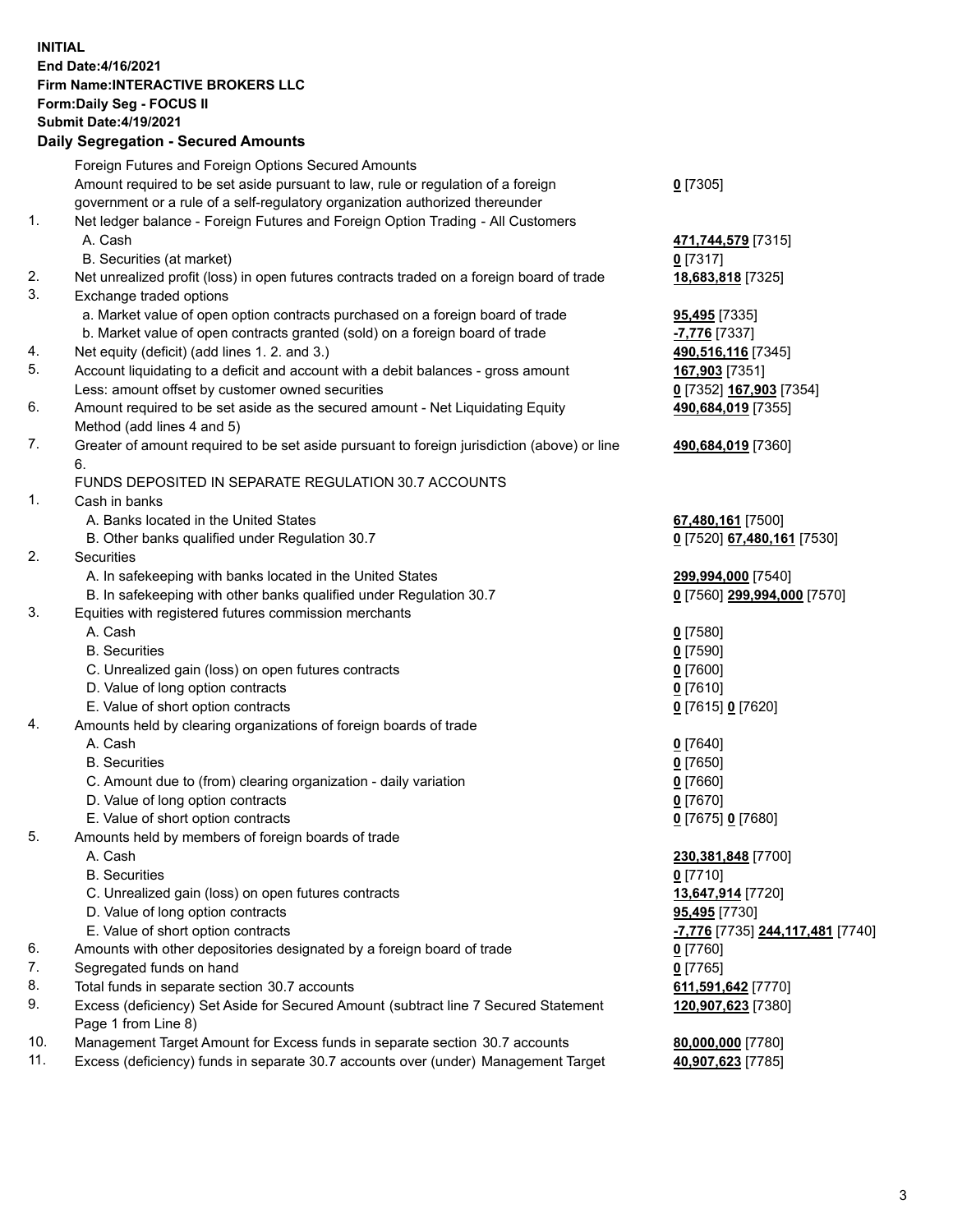**INITIAL End Date:4/16/2021 Firm Name:INTERACTIVE BROKERS LLC Form:Daily Seg - FOCUS II Submit Date:4/19/2021 Daily Segregation - Segregation Statement** SEGREGATION REQUIREMENTS(Section 4d(2) of the CEAct) 1. Net ledger balance A. Cash **6,477,455,852** [7010] B. Securities (at market) **0** [7020] 2. Net unrealized profit (loss) in open futures contracts traded on a contract market **188,501,895** [7030] 3. Exchange traded options A. Add market value of open option contracts purchased on a contract market **282,500,036** [7032] B. Deduct market value of open option contracts granted (sold) on a contract market **-229,050,352** [7033] 4. Net equity (deficit) (add lines 1, 2 and 3) **6,719,407,431** [7040] 5. Accounts liquidating to a deficit and accounts with debit balances - gross amount **1,312,803** [7045] Less: amount offset by customer securities **0** [7047] **1,312,803** [7050] 6. Amount required to be segregated (add lines 4 and 5) **6,720,720,234** [7060] FUNDS IN SEGREGATED ACCOUNTS 7. Deposited in segregated funds bank accounts A. Cash **1,289,984,799** [7070] B. Securities representing investments of customers' funds (at market) **3,200,456,490** [7080] C. Securities held for particular customers or option customers in lieu of cash (at market) **0** [7090] 8. Margins on deposit with derivatives clearing organizations of contract markets A. Cash **1,997,935,152** [7100] B. Securities representing investments of customers' funds (at market) **421,540,021** [7110] C. Securities held for particular customers or option customers in lieu of cash (at market) **0** [7120] 9. Net settlement from (to) derivatives clearing organizations of contract markets **-16,307,811** [7130] 10. Exchange traded options A. Value of open long option contracts **282,341,144** [7132] B. Value of open short option contracts **-228,943,327** [7133] 11. Net equities with other FCMs A. Net liquidating equity **0** [7140] B. Securities representing investments of customers' funds (at market) **0** [7160] C. Securities held for particular customers or option customers in lieu of cash (at market) **0** [7170] 12. Segregated funds on hand **0** [7150] 13. Total amount in segregation (add lines 7 through 12) **6,947,006,468** [7180] 14. Excess (deficiency) funds in segregation (subtract line 6 from line 13) **226,286,234** [7190] 15. Management Target Amount for Excess funds in segregation **155,000,000** [7194] 16. Excess (deficiency) funds in segregation over (under) Management Target Amount **71,286,234** [7198]

Excess